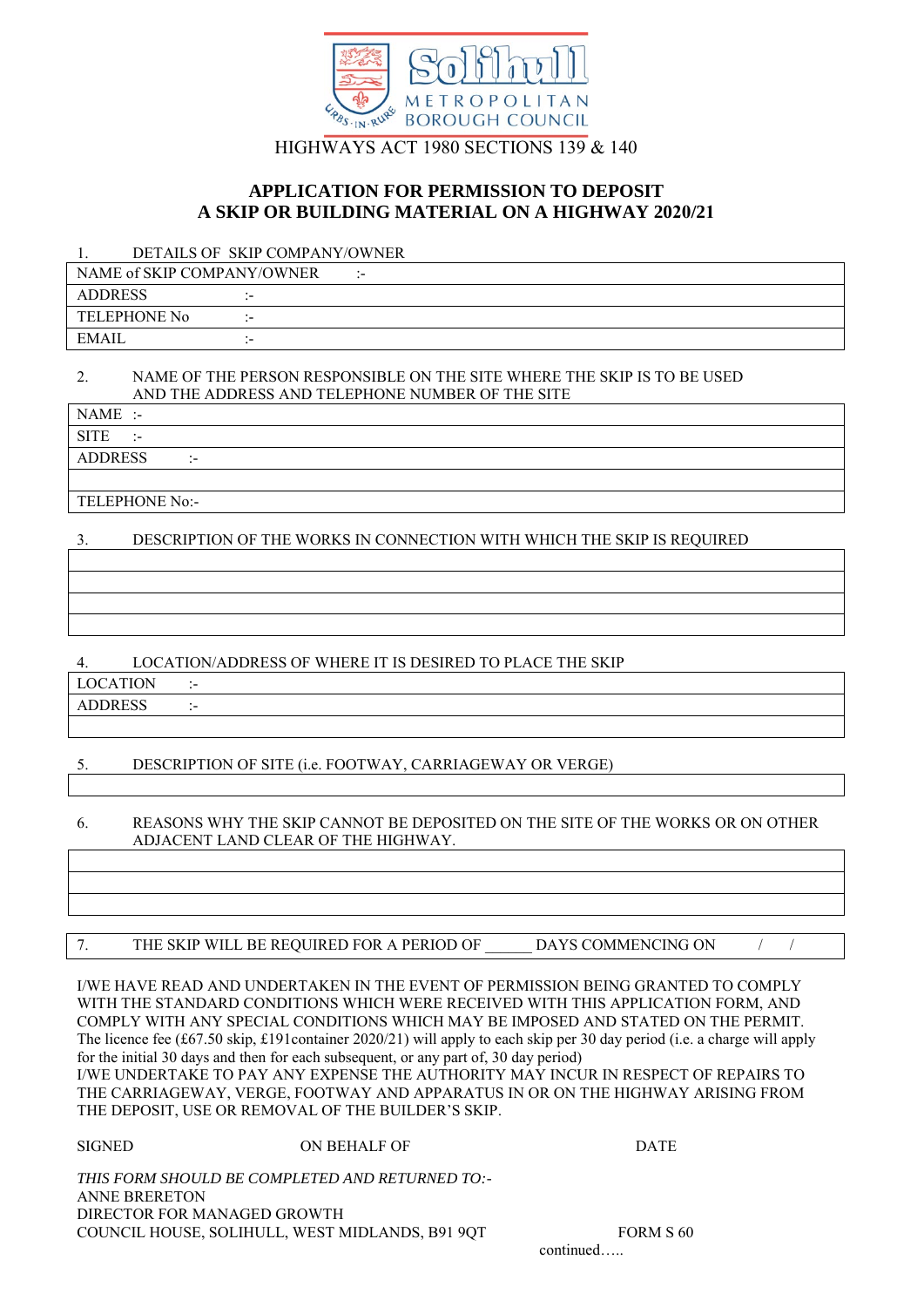### STANDARD CONDITIONS RELATING TO THE DEPOSIT AND USE OF BUILDER'S SKIPS ON THE HIGHWAY

#### (HIGHWAYS ACT 1980 SECTIONS 139 AND 140)

- 1. Section 139(1) of the Highways Act 1980, Prohibits the deposit of builders skips on the highway without the permission of the highway authority. Application for permission must be made on the above form to the Director of Managed Growth at the address shown so as to arrive not less than two working days before the skip is to be deposited. If granted, the permission will be issued in the form of a numbered permit. The original or a photocopy shall be available for inspection by an officer of the highway or a police constable in uniform.
- 2. Permission will not be granted if the highway authority considers that a practicable alternative site can be found clear of the highway. The applicant will be liable for the cost of providing a suitable vehicular access to such a site and it should be noted that a separate permission may be required for the crossing.
- 3. Permission will not be granted initially for a period exceeding one week. In exceptional circumstances extensions may be granted for a further period, if, not less than two working days before its' expiry the permit is returned to the Director of Managed Growth for endorsement together with the reasons justifying the extension.
- 4. If granted, the permission will apply to the number of skips specified on the permit at the specified location and will be subject to these conditions and to any other special conditions stated on the permit which may be added before or during the period of permission by an officer of the highway authority. NOTE The specified number of skips may be exceeded for a period not exceeding 20 minutes during the replacement of a full skip with an empty one.
- 5. If permission is granted for more than one skip to be deposited on the highway they shall be positioned as closely as possible to each other, but not so as to obstruct any access. When skips are deposited in a row, so that the distance between adjacent skips does not exceed 2 metres, the row shall be guarded as if it were one skip but with a cone between adjacent skips and at the midpoint of each skip on the traffic side.
- 6. Unless the highway authority deems it unnecessary, the applicant or his representative will be required to attend a site meeting with the highway authority and the police.
- 7. When a skip is deposited on the highway it shall be:
	- a) Not more than  $2m (6'7'')$  wide overall or more than  $5m (16'5'')$  long and b) Painted vellow on each end and maintained in a clean condition.
	- b) Painted yellow on each end and maintained in a clean condition.
	- c) Clearly and indelibly marked with the owners name and address or telephone number as prescribed in section 139(4b)
	- d) Protected by adequate barriers and also during the official hours of darkness by continuously lit lamps showing a red or yellow light unless it is on the carriageway when clauses 8c and d below will apply.
	- e) Sited so as not to obstruct or restrict any access and
	- f) Sited so as not to obstruct the free passage of pedestrians.
- 8. When a skip is deposited on the carriageway it shall be:
	- a) Sited with its longest parallel to the kerb and not less than 200mm (8'') nor more than 400mm (1'4'') from the edge of the kerb.
	- b) Marked at each end with a strip of material attached below and across the top edge of the skip, having alternate red and yellow bands and complying with the Motor Vehicles Rear Marking Regulations S1 1970 No. 1700 and BS AU152 1970.
	- c) Protected by not less than three red and white cones at each end and placed obliquely on the approach side between the kerb,  $2.5m$ ,  $(8'2'')$  from the skip, and outside corner and a further cone shall be placed midway along its' length (minimum 7 cones) NOTE the cones shall be placed 450mm (1'6'') outside the extremities of the skip.
	- d) Protected from half an hour after sunset to half an hour before sunrise and at any other time when visibility is seriously reduced by poor light by continuously lit lamps showing a red or yellow light suspended on each corner of the skip and between adjacent cones (minimum 10 lamps). When visibility is seriously reduced by fog or mist the red or yellow lamps shall be replaced with flare lamps.
		- NOTE 1. The corners are regarded as being the extremities of the skip whether at ground or other level.
			- 2. Conditions 8c and d are illustrated below.
			- 3. The colour of the lamps is being changed from red to yellow and yellow lamps will be required after the appropriate legislation has been passed.

FORM S60 Continued…..